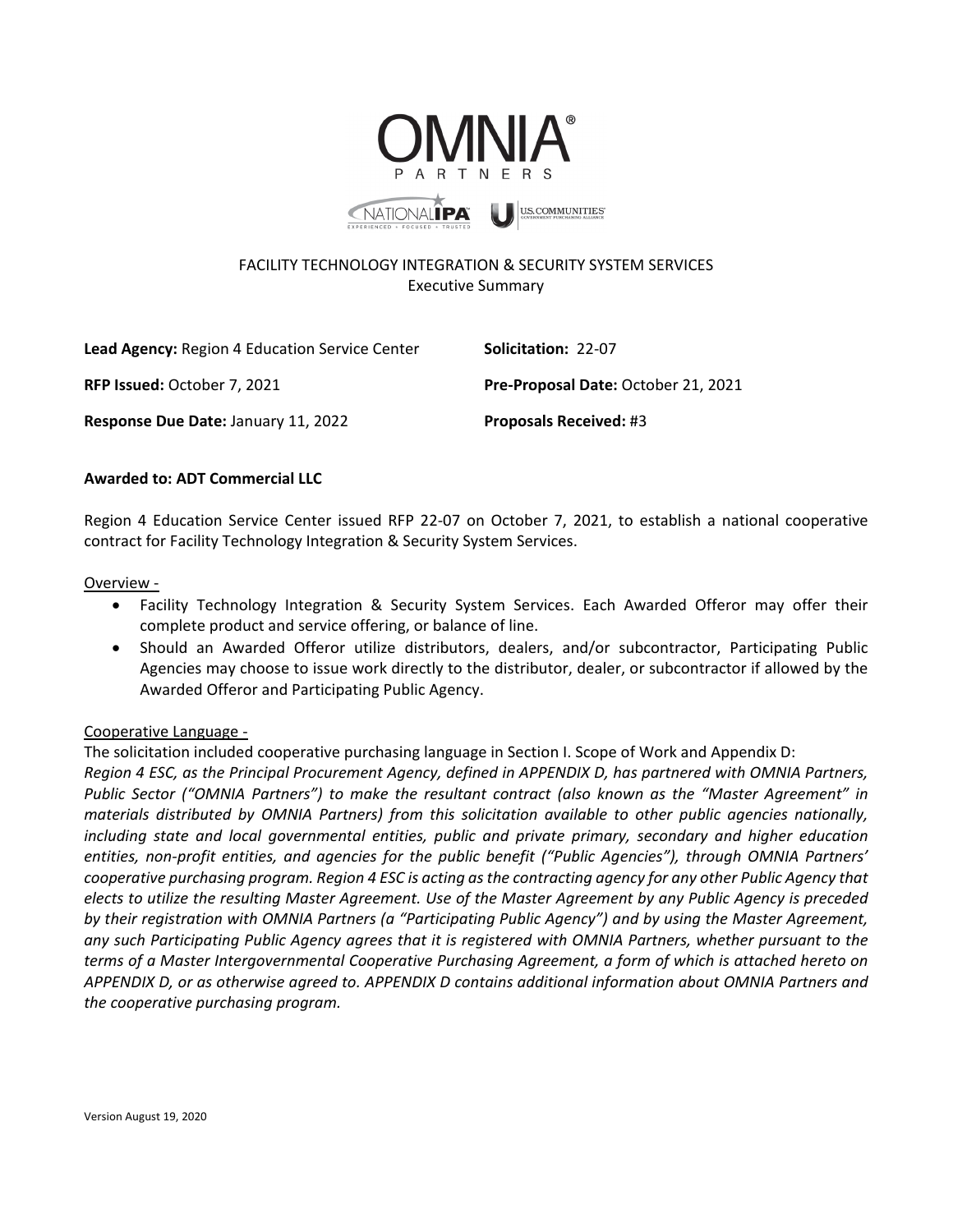## Advertisement -

Notice of the solicitation was sent to potential offerors, as well as advertised in the following:

- Region 4 Education Service Center website
- OMNIA Partners website
- USA Today, nationwide
- Arizona Business Gazette, AZ
- San Bernardino Sun, CA
- Honolulu Star-Advertiser, HI
- The Advocate New Orleans, LA
- New Jersey Herald, NJ
- Times Union, NY
- Daily Journal of Commerce, OR
- The State, SC
- South Carolina website/newsletter (get from Chris White)
- Houston Community Newspapers, Cy Creek Mirror, TX
- Deseret News, UT
- Richmond Times, VA
- Seattle Daily Journal of Commerce, WA
- Helena Independent Record, MT
- Kennebec ME Journal

#### Socio-economic Outreach -

To encourage participation of small businesses, minority owned businesses and women owned businesses, Texas Historically underutilized Businesses were notified of the Request for Proposal.

Procurement Details -

On January 11, 2022 proposals were received from the following offerors:

- ADT Commercial LLC
- Convergint Technologies, LLC
- Schneider Electric Buildings Americas, Inc.

The proposals were evaluated by an evaluation committee. Using the evaluation criteria established in the RFP, the committee elected to enter into negotiations with ADT Commercial LLC and proceeding with contract award upon successful completion of negotiations.

Geographic Preferences: No geographic preferences were included in the evaluation of the responses.

Region 4 Education Service Center, OMNIA Partners, and ADT Commercial LLC successfully negotiated a contract, and Region 4 Education Service Center executed the agreement with a contract effective date of April 1, 2022.